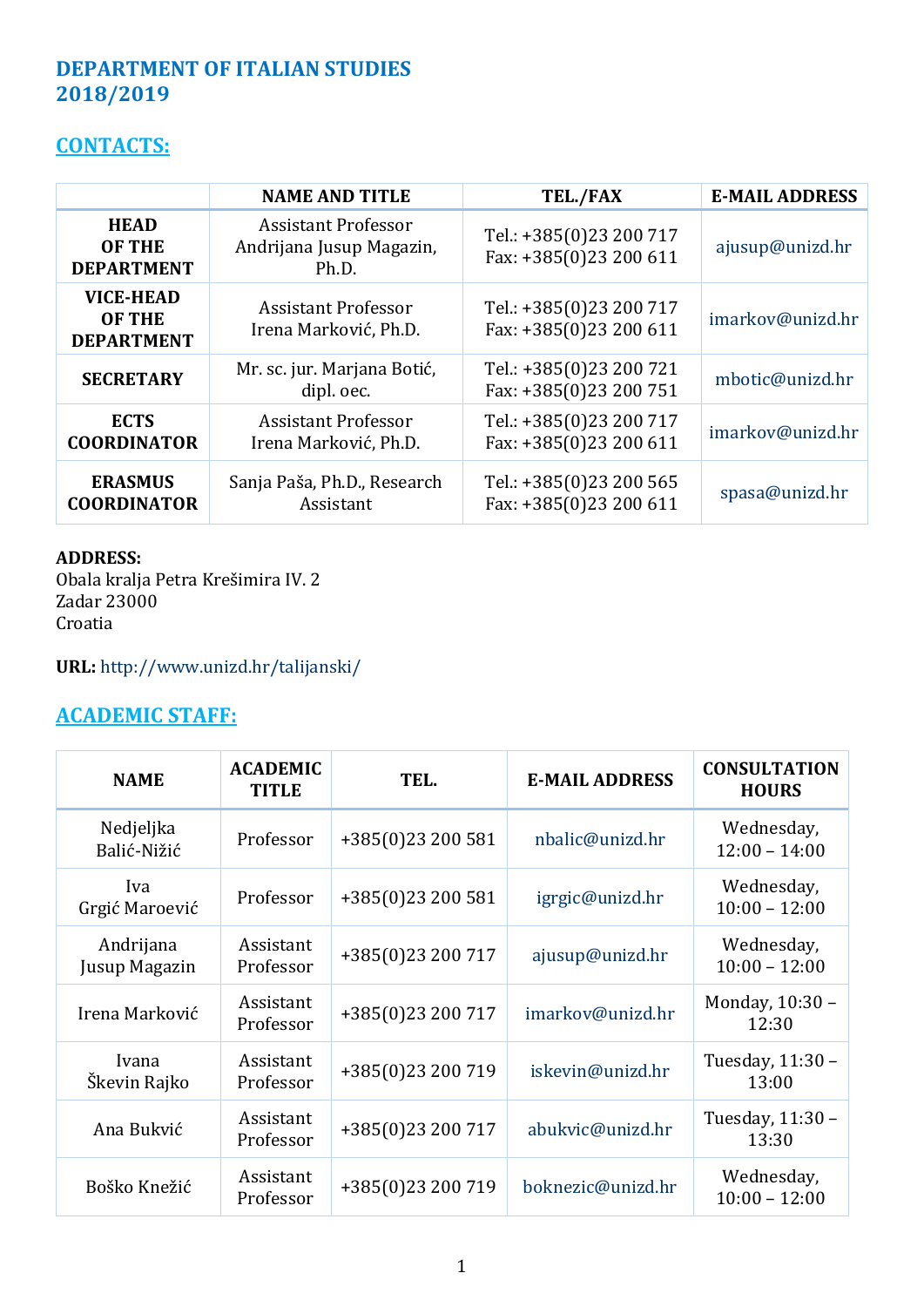| Nikolina<br>Gunjević<br>Kosanović | Senior<br>Research<br>Assistant  | +385(0)23 200 565 | ngunjevi@unizd.hr  | Thursday,<br>$12:00 - 14:00$                                |
|-----------------------------------|----------------------------------|-------------------|--------------------|-------------------------------------------------------------|
| Sandra Milanko                    | Senior<br>Research<br>Assistant  | +385(0)23 200 581 | smilanko@unizd.hr  | Thursday,<br>$10:00 - 12:00$                                |
| Sanja Paša                        | Research<br>Assistant            | +385(0)23 200 565 | spasa@unizd.hr     | Tuesday,<br>$10:00 - 12:00$                                 |
| Loreta Šimunić                    | Research<br>Assistant            | +385(0)23 200 565 | lsimunic@unizd.hr  | Wednesday,<br>$10:00 - 12:00$                               |
| Karmen Tolić                      | Research<br>Assistant            | +385(0)23 200 565 | ktolic@unizd.hr    | Wednesday,<br>$10:00 - 12:00$                               |
| Mirta Tomas                       | Senior<br>Lecturer               | +385(0)23 200 719 | mtomas@unizd.hr    | Thursday,<br>$12:00 - 14:00$                                |
| Danijela<br>Berišić Antić         | Senior<br>Language<br>Instructor | +385(0)23 200 710 | dantic@unizd.hr    | Tuesday,<br>$12:30 - 14:30$                                 |
| Manuela Kotlar                    | Senior<br>Language<br>Instructor | +385(0)23 200 710 | mkotlar@unizd.hr   | Thursday,<br>$14:00 - 16:00$                                |
| Ana Maroević                      | Language<br>Instructor           | +385(0)23 200 710 | amaroevic@unizd.hr | Tuesday,<br>$10:00 - 12:00$                                 |
| Kristina Jordan                   | Language<br>Instructor           | +385(0)23 200 710 | kjordan@unizd.hr   | Monday,<br>$15:30 - 16:30$<br>Wednesday,<br>$14:30 - 15:30$ |

## **ABOUT US:**

Since its foundation in 1956, the Department of Italian Studies has been one of the most prominent departments of our University, providing undergraduate and graduate courses for hundreds of students of Italian language and literature, and, in recent years, of translation. The Department is located in the University's historical building at the old seafront of the town of Zadar. Along with the state-of-the-art classrooms and offices, the Department has a rich library, with a vast collection of books in the fields of Italian literature, linguistics and translation studies.

During its existence, and especially in recent times, the Department has developed valuable collaborations with other departments of Italian studies in Croatia and abroad, particularly with the Department of Italian Studies of the University of Padova. The biennial international conference *Lettaratura, arte, cultura tra le due sponde dell'Adriatico* ("Literature, Art, Culture between the two Adriatic Coasts") is a result of this cooperation.

The Department offers two undergraduate and two graduate programmes and employs 17 members of the academic staff.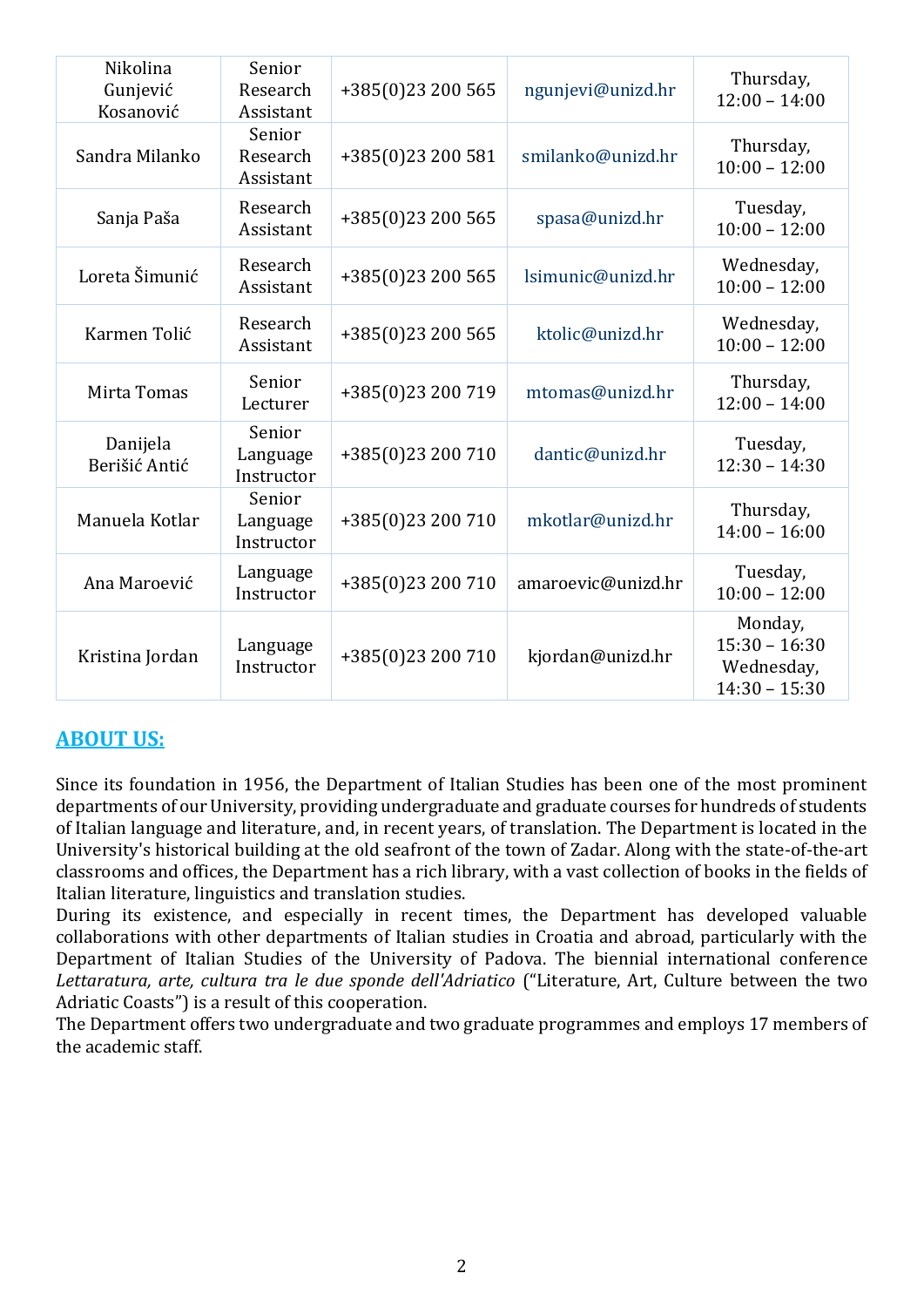#### **STUDY PROGRAMMES**

#### **Double major Bachelor's Degree in Italian Language and Literature**

**Duration of the study programme:** 6 semesters.

## **Admission requirements:** High school graduation diploma

**Competences acquired upon finishing the study programme:** the students are equipped with the B2 level Italian language comprehension, speaking and writing skills, according to the Common European Framework of Reference for Languages of the Council of Europe [\(http://europass.cedefop.europa.eu/hr/resources/european](http://europass.cedefop.europa.eu/hr/resources/european-language-levels-cefr)[language-levels-cefr\)](http://europass.cedefop.europa.eu/hr/resources/european-language-levels-cefr). They are able to recognize, name correctly and classify directions, disciplines and representatives within the linguistic research framework; properly define relevant linguistic concepts and terms, describe and compare different linguistic schools; overmaster the correct articulation, intonation, stress and rhythm of Italian phonological system; identify different forms of sentences and analyze syntax of Italian phrases; distinguish, interpret and analyze Italian literary work through historical context; translate general content texts from Italian into Croatian and from Croatian into Italian; acquire basic general knowledge from the study program, oral and written communication in Italian language; master software tool-skills when preparing individual projects or seminars; communication with colleagues and co-workers, ability of teamwork, acceptance of diversity, application of ethical principles that are used in the profession, ability to apply knowledge in practice, understanding different cultures and other country customs, especially Italian, ability to work independently.

**Professional title acquired upon finishing the study programme:** *Baccalaureus / Baccalaurea* (Bachelor's Degree) in Italian Language and Literature.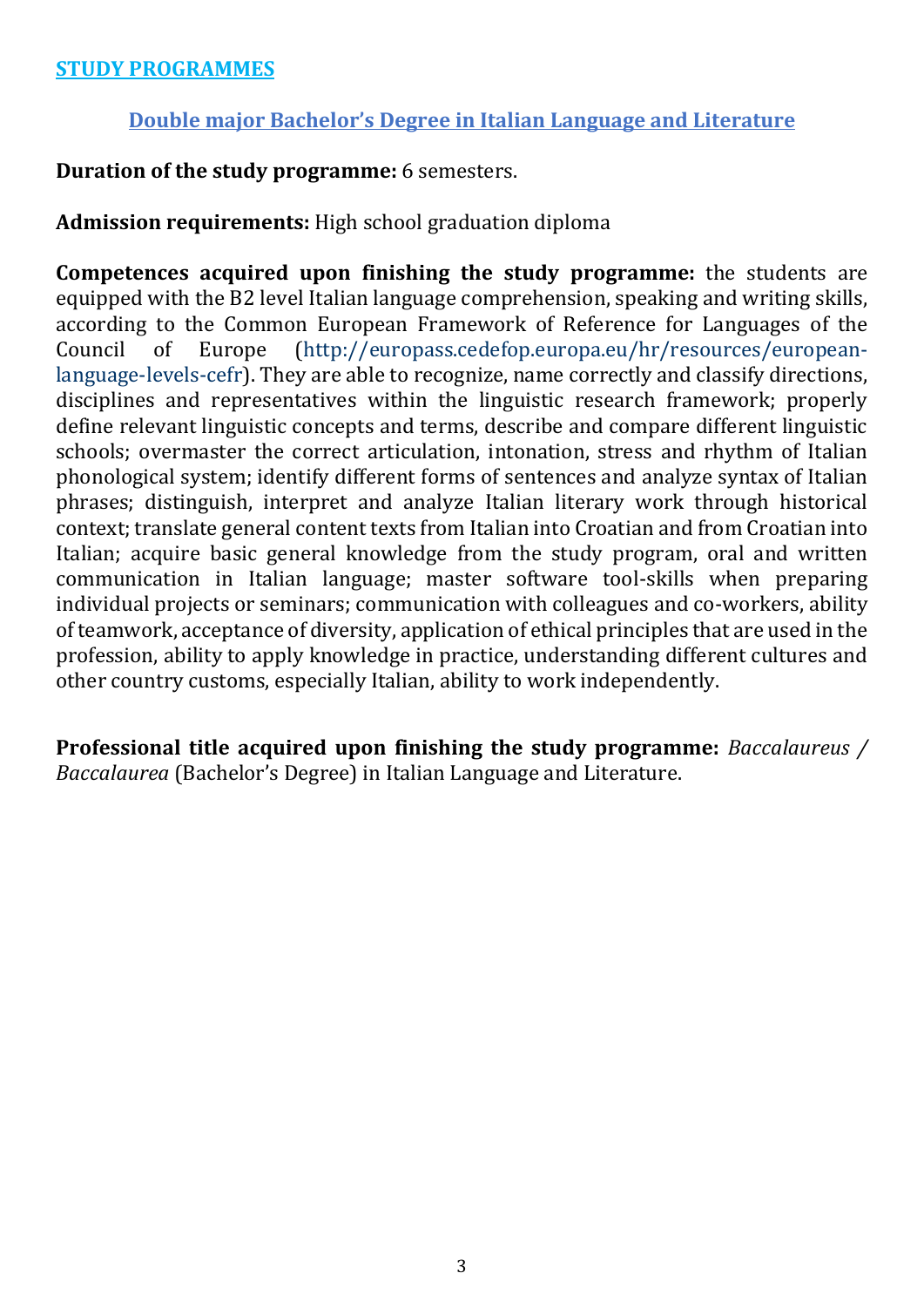| Course        | <b>I SEMESTER</b>                                                              | <b>Status</b>    | <b>Hours</b> per<br>week | <b>ECTS</b>            |                  |     |
|---------------|--------------------------------------------------------------------------------|------------------|--------------------------|------------------------|------------------|-----|
| unit code     |                                                                                |                  | L                        | S                      | E                |     |
| <b>TAL102</b> | History of Italian Literature                                                  | $\overline{0}$   | 30                       | $\mathbf{0}$           | $\mathbf{0}$     | 3.0 |
| <b>TAL205</b> | Italian Culture and Civilization                                               | $\overline{0}$   | 30                       | $\boldsymbol{0}$       | $\mathbf{0}$     | 3.0 |
| <b>TAL103</b> | <b>General Linguistics</b>                                                     | $\overline{0}$   | 15                       | 15                     | $\mathbf{0}$     | 3.0 |
| <b>TAL101</b> | Italian Language 1                                                             | $\overline{0}$   | $\mathbf{0}$             | $\mathbf{0}$           | 90               | 3.0 |
| <b>TAP101</b> | <b>Introduction to Translation Studies</b>                                     | ${\bf E}$        | 30                       | $\overline{0}$         | $\mathbf{0}$     | 3.0 |
| <b>TAL108</b> | Theory of Literature                                                           | ${\bf E}$        | 30                       | $\overline{0}$         | $\mathbf{0}$     | 3.0 |
|               | <b>II SEMESTER</b>                                                             |                  |                          |                        |                  |     |
| <b>TAL102</b> | Poetic Schools and Leading Figures of the<br>Italian Medieval Literature       | $\overline{0}$   | 15                       | 15                     | $\mathbf{0}$     | 3.0 |
| <b>TAL103</b> | <b>Contemporary Italian Phonology</b>                                          | $\overline{0}$   | 30                       | $\mathbf{0}$           | $\mathbf{0}$     | 3.0 |
| <b>TAL101</b> | Italian Language 2                                                             | $\overline{0}$   | $\overline{0}$           | $\mathbf{0}$           | 90               | 6.0 |
| <b>HRK001</b> | Croatian Literature                                                            | $\overline{0}$   | 30                       | $\boldsymbol{0}$       | $\boldsymbol{0}$ | 3.0 |
|               | <b>III SEMESTER</b>                                                            |                  |                          |                        |                  |     |
| <b>TAL201</b> | Italian Language 3                                                             | $\overline{0}$   | $\boldsymbol{0}$         | $\overline{0}$         | 60               | 3.0 |
| TAL20206      | Heroic Epics and its Transformation<br>Exemplified by Pulci, Boiardo, Ariosto, | $\mathbf{0}$     | 15                       | 15                     | $\mathbf{0}$     | 3.0 |
|               | Tasso, Tassoni                                                                 |                  |                          |                        |                  |     |
| GRČ104        | <b>Fundamentals of Latin</b>                                                   | $\overline{0}$   | 30                       | $\mathbf{0}$           | $\boldsymbol{0}$ | 3.0 |
| <b>TAL202</b> | Italian Lexicology                                                             | $\overline{0}$   | 30                       | $\mathbf{0}$           | $\mathbf{0}$     | 3.0 |
| <b>HRK001</b> | Croatian Language                                                              | ${\bf E}$        | $\boldsymbol{0}$         | $\mathbf{0}$           | 30               | 3.0 |
| <b>TAL108</b> | Theory of Literature                                                           | ${\bf E}$        | 15                       | 15                     | $\mathbf{0}$     | 3.0 |
|               | <b>IV SEMESTER</b>                                                             |                  |                          |                        |                  |     |
| <b>TAL201</b> | Italian Language 4                                                             | $\overline{0}$   | $\boldsymbol{0}$         | $\boldsymbol{0}$       | 60               | 6.0 |
| <b>TAL202</b> | Great Authors in Search of an Epoch                                            | $\overline{0}$   | 15                       | 15                     | $\mathbf{0}$     | 3.0 |
| <b>TAL203</b> | Italian Morphosyntax                                                           | $\boldsymbol{0}$ | 30                       | $\boldsymbol{0}$       | $\mathbf{0}$     | 3.0 |
| <b>TAP207</b> | <b>Translation in Business Communication</b>                                   | E                | 15                       | $\boldsymbol{0}$       | 15               | 3.0 |
| <b>TAL207</b> | Semantics                                                                      | E                | 15                       | 15                     | $\boldsymbol{0}$ | 3.0 |
| <b>TAL301</b> | <b>V SEMESTER</b>                                                              | $\overline{0}$   | $\boldsymbol{0}$         | $\mathbf{0}$           |                  | 3.0 |
|               | Italian Language 5                                                             | $\overline{0}$   | 30                       |                        | 60               |     |
| <b>TAL303</b> | Sociolinguistics                                                               | $\overline{0}$   |                          | $\boldsymbol{0}$<br>15 | $\boldsymbol{0}$ | 3.0 |
| <b>TAL302</b> | Italian Literature of the 20 <sup>th</sup> Century                             |                  | 15                       |                        | $\boldsymbol{0}$ | 3.0 |
| <b>TAL303</b> | Italian Stylistics and Metrics                                                 | $\overline{0}$   | 15                       | 15                     | $\boldsymbol{0}$ | 3.0 |
| <b>TAP303</b> | Contemporary Prose through Translation<br>Perspective                          | E                | 30                       | $\mathbf{0}$           | $\mathbf{0}$     | 3.0 |
| <b>TAL302</b> | Magic Realism - Massimo Bontempelli                                            | ${\bf E}$        | 15                       | 15                     | $\boldsymbol{0}$ | 3.0 |
|               | <b>VI SEMESTER</b>                                                             |                  |                          |                        |                  |     |
| <b>TAL302</b> | Drama Text and its Spectrum                                                    | $\overline{0}$   | 15                       | 15                     | $\boldsymbol{0}$ | 3.0 |
| <b>TAL301</b> | Italian Language 6                                                             | $\overline{0}$   | $\boldsymbol{0}$         | $\boldsymbol{0}$       | 60               | 3.0 |
| <b>TAL303</b> | History of Language                                                            | $\boldsymbol{0}$ | 30                       | $\boldsymbol{0}$       | $\boldsymbol{0}$ | 3.0 |
|               | Final Exam                                                                     | $\boldsymbol{0}$ | $\boldsymbol{0}$         | $\boldsymbol{0}$       | 100              | 6.0 |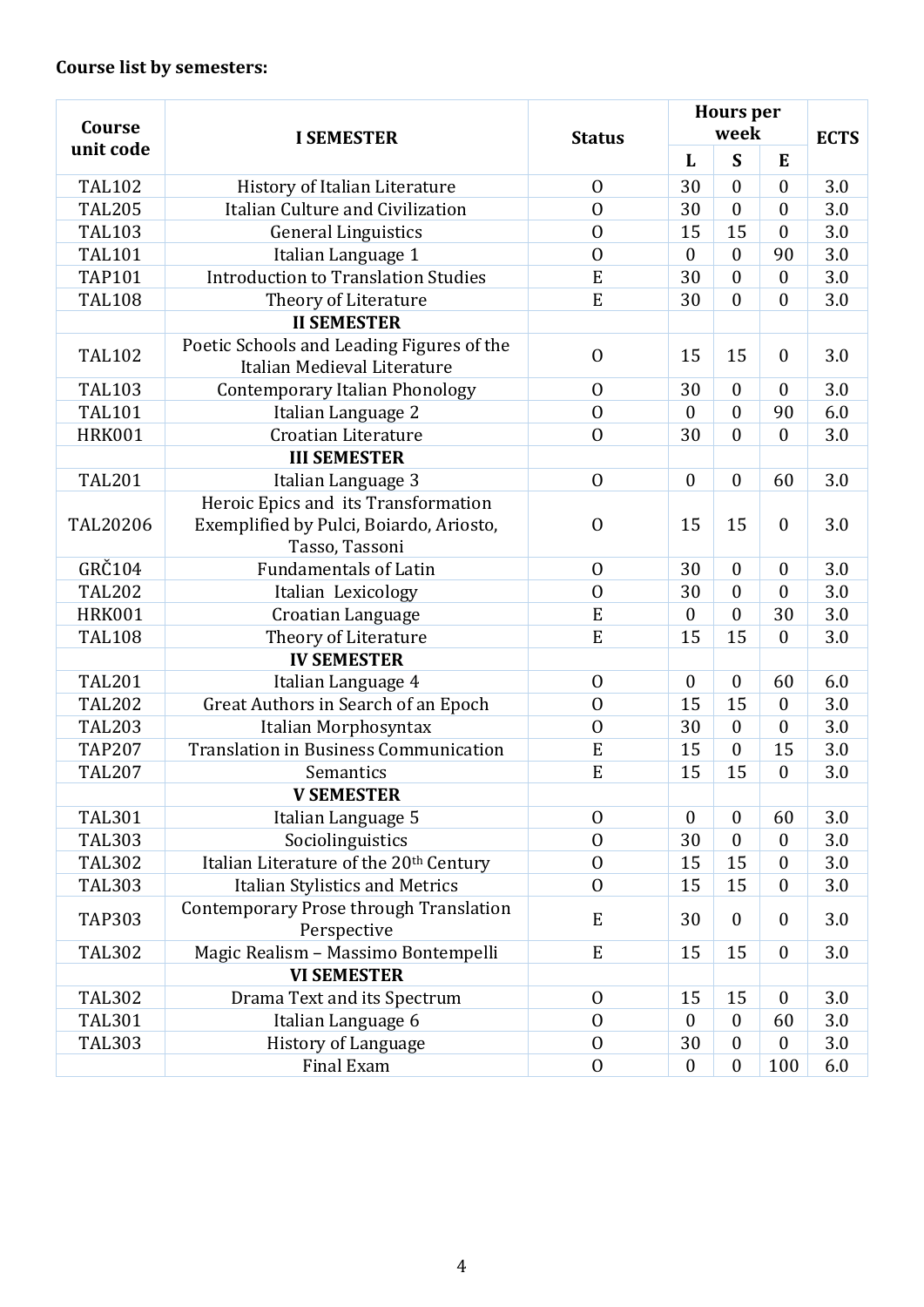## **Double major Bachelor's Degree in Italian-Croatian Linguistic and Cultural Mediation**

#### **Duration of the study programme:** 6 semesters.

## **Admission requirements:** High school graduation diploma

**Competences acquired upon completion of the study programme:** the students are equipped with the B2 level Italian language comprehension, speaking and writing skills according to the Common European Framework of Reference for Languages of the Council of Europe [\(http://europass.cedefop.europa.eu/hr/resources/european](http://europass.cedefop.europa.eu/hr/resources/european-language-levels-cefr)[language-levels-cefr\)](http://europass.cedefop.europa.eu/hr/resources/european-language-levels-cefr). They are able to identify and interpret translational approaches and methods according to the principles of applied Translation Studies; to differentiate among the stages of the translation process; to identify and apply the techniques of written and oral translation (technical, literary, and translation in business communication); to apply the methods of translation criticism in the analysis of the translation. The students' knowledge of Italian literature and culture enables them to identify its principal periods and representatives and to analyse literary texts in their literary and historical context. They recognise the importance of culture and civilisation in the Italian language learning process and in the process of translation from Italian to Croatian; are able to comment on contemporary Italian social, economic and political phenomena. The students are acquainted with the principal linguistic schools of thought and able to identify and classify directions and concepts in linguistics. The students use programme tools in preparing individual seminars and projects, understand cultural diversity, with special emphasis on Italian culture, are equipped for team work and for linguistic and cultural mediation in communication with speakers of Italian and Croatian.

**Professional title acquired upon finishing the study programme:** *Baccalaureus / Baccalaurea* (Bachelor's Degree) in Italian Language and Literature.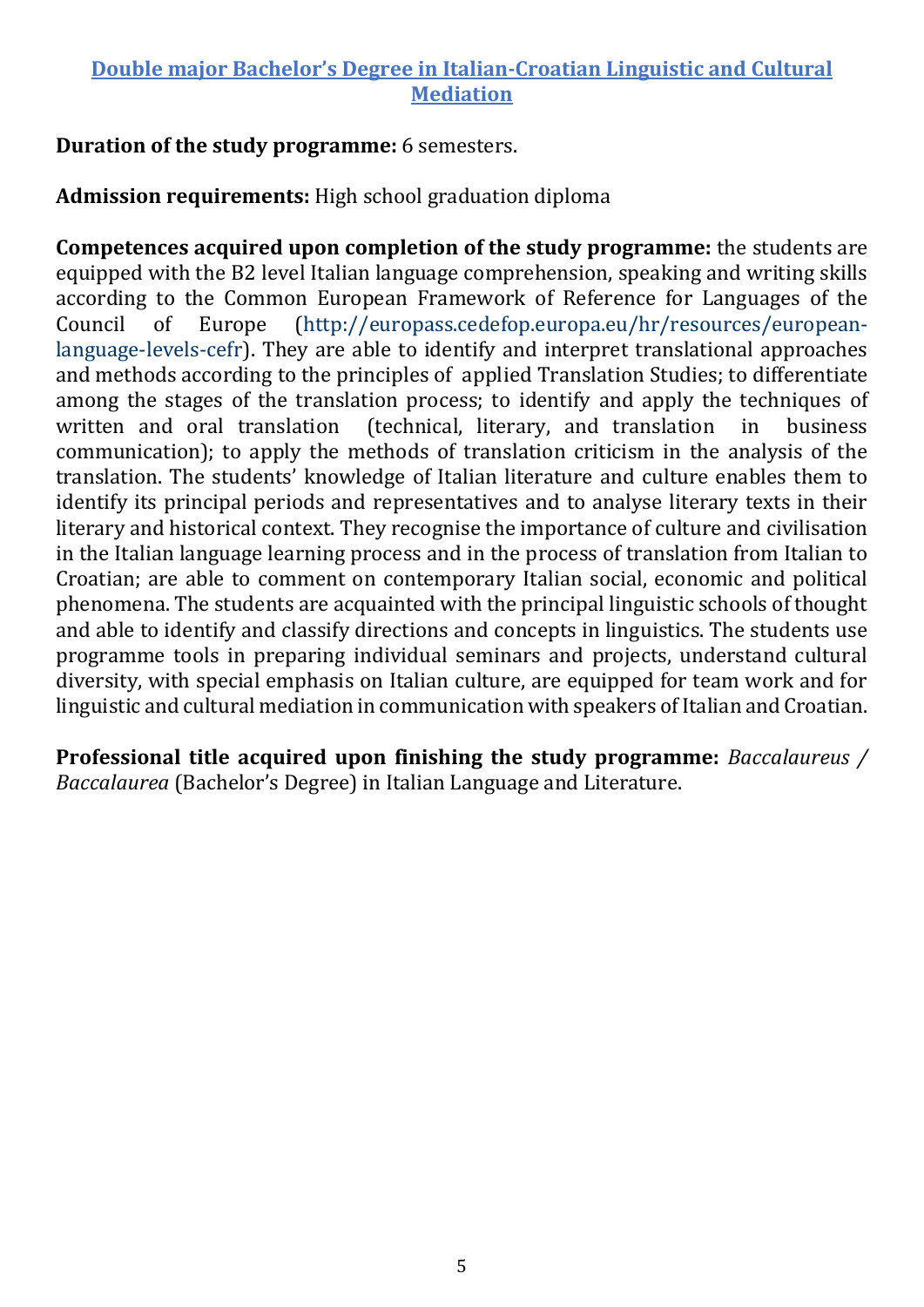| Course        | <b>I SEMESTER</b>                                                                             |                  | <b>Hours</b> per<br>week |                  |                  | <b>ECTS</b> |
|---------------|-----------------------------------------------------------------------------------------------|------------------|--------------------------|------------------|------------------|-------------|
| unit code     |                                                                                               |                  | L                        | S                | E                |             |
| <b>TAP101</b> | <b>Introduction to Translation Studies</b>                                                    | $\mathbf 0$      | 30                       | $\mathbf{0}$     | $\overline{0}$   | 3.0         |
| <b>TAL102</b> | History of Italian Literature                                                                 | $\overline{0}$   | 30                       | $\overline{0}$   | $\overline{0}$   | 3.0         |
| <b>TAL101</b> | Italian Language 1                                                                            | $\mathbf{0}$     | $\boldsymbol{0}$         | $\boldsymbol{0}$ | 90               | 3.0         |
| <b>TAP104</b> | <b>General Linguistics</b>                                                                    | $\overline{0}$   | 15                       | 15               | $\mathbf{0}$     | 3.0         |
| <b>HRK001</b> | Croatian Language                                                                             | E                | $\mathbf{0}$             | $\mathbf{0}$     | 30               | 3.0         |
| <b>TAL108</b> | Theory of Literature                                                                          | E                | 15                       | 15               | $\mathbf{0}$     | 3.0         |
|               | <b>II SEMESTER</b>                                                                            |                  |                          |                  |                  |             |
| <b>TAL101</b> | Italian Language 2                                                                            | $\Omega$         | $\boldsymbol{0}$         | $\boldsymbol{0}$ | 90               | 6.0         |
| <b>TAL103</b> | <b>Contemporary Italian Phonology</b>                                                         | $\overline{0}$   | 30                       | $\overline{0}$   | $\boldsymbol{0}$ | 3.0         |
| <b>TAL205</b> | Italian Culture and Civilization                                                              | $\overline{0}$   | 30                       | $\mathbf{0}$     | $\boldsymbol{0}$ | 3.0         |
| <b>TAL102</b> | Poetic Schools and Leading Figures of the Italian<br>Medieval Literature                      | $\overline{0}$   | 15                       | 15               | $\mathbf{0}$     | 3.0         |
|               | <b>III SEMESTER</b>                                                                           |                  |                          |                  |                  |             |
| <b>TAP201</b> | <b>Translation Analysis</b>                                                                   | $\overline{0}$   | 15                       | 15               | $\boldsymbol{0}$ | 3.0         |
| <b>TAL201</b> | Italian Language 3                                                                            | $\overline{0}$   | $\boldsymbol{0}$         | $\boldsymbol{0}$ | 60               | 3.0         |
| <b>HRK001</b> | Croatian Language                                                                             | $\overline{0}$   | $\mathbf{0}$             | $\theta$         | 30               | 3.0         |
| <b>TAL202</b> | Heroic Epics and its Transformation Exemplified by<br>Pulci, Boiardo, Ariosto, Tasso, Tassoni | $\overline{0}$   | 15                       | 15               | $\boldsymbol{0}$ | 3.0         |
| <b>TAL203</b> | Italian Lexicology                                                                            | E                | 30                       | $\mathbf{0}$     | $\mathbf{0}$     | 3.0         |
| <b>HRK001</b> | Croatian Literature                                                                           | E                | 30                       | $\mathbf{0}$     | $\overline{0}$   | 3.0         |
| <b>TAL108</b> | Theory of Literature                                                                          | E                | 15                       | 15               | $\overline{0}$   | 3.0         |
|               | <b>IV SEMESTER</b>                                                                            |                  |                          |                  |                  |             |
| <b>TAP205</b> | Italian Language 4                                                                            | $\Omega$         | $\boldsymbol{0}$         | $\boldsymbol{0}$ | 90               | 6.0         |
| <b>TAL202</b> | Great Authors in Search of an Epoch                                                           | $\overline{0}$   | 15                       | 15               | $\mathbf{0}$     | 3.0         |
| <b>TAL203</b> | Italian Morphosyntax                                                                          | $\overline{0}$   | 30                       | $\mathbf{0}$     | $\boldsymbol{0}$ | 3.0         |
| <b>TAP207</b> | <b>Translation in Business Communication</b>                                                  | $\overline{0}$   | 15                       | $\overline{0}$   | 15               | 3.0         |
|               | <b>V SEMESTER</b>                                                                             |                  |                          |                  |                  |             |
| <b>TAP303</b> | Contemporary Prose through Translation Perspective                                            | $\boldsymbol{0}$ | 30                       | $\boldsymbol{0}$ | $\boldsymbol{0}$ | 3.0         |
| <b>TAP301</b> | Translation from Italian into Croatian                                                        | $\overline{0}$   | $\boldsymbol{0}$         | $\mathbf{0}$     | 30               | 3.0         |
| <b>TAL302</b> | Italian Literature of the 20 <sup>th</sup> Century                                            | $\overline{0}$   | 15                       | 15               | $\mathbf{0}$     | 3.0         |
| <b>TAP301</b> | Translation from Croatian into Italian                                                        | $\overline{0}$   | $\theta$                 | $\mathbf{0}$     | 30               | 3.0         |
| <b>TAL303</b> | Sociolinguistics                                                                              | E                | 30                       | $\mathbf{0}$     | $\theta$         | 3.0         |
| <b>TAL303</b> | Italian Stylistics and Metrics                                                                | E                | 15                       | 15               | 0                | 3.0         |
| <b>TAL302</b> | Magic Realism - Massimo Bontempelli                                                           | E                | 15                       | 15               | $\boldsymbol{0}$ | 3.0         |
|               | <b>VI SEMESTER</b>                                                                            |                  |                          |                  |                  |             |
| <b>TAP303</b> | Interpreting                                                                                  | $\mathbf 0$      | 30                       | $\boldsymbol{0}$ | $\boldsymbol{0}$ | 3.0         |
| <b>TAL301</b> | Italian Language 6                                                                            | $\Omega$         | $\boldsymbol{0}$         | $\mathbf{0}$     | 60               | 3.0         |
| <b>TAL302</b> | Drama Text and its Reflections                                                                | $\overline{0}$   | 15                       | 15               | $\boldsymbol{0}$ | 3.0         |
|               | Final Exam                                                                                    | $\overline{0}$   | $\boldsymbol{0}$         | 100              | $\boldsymbol{0}$ | 6.0         |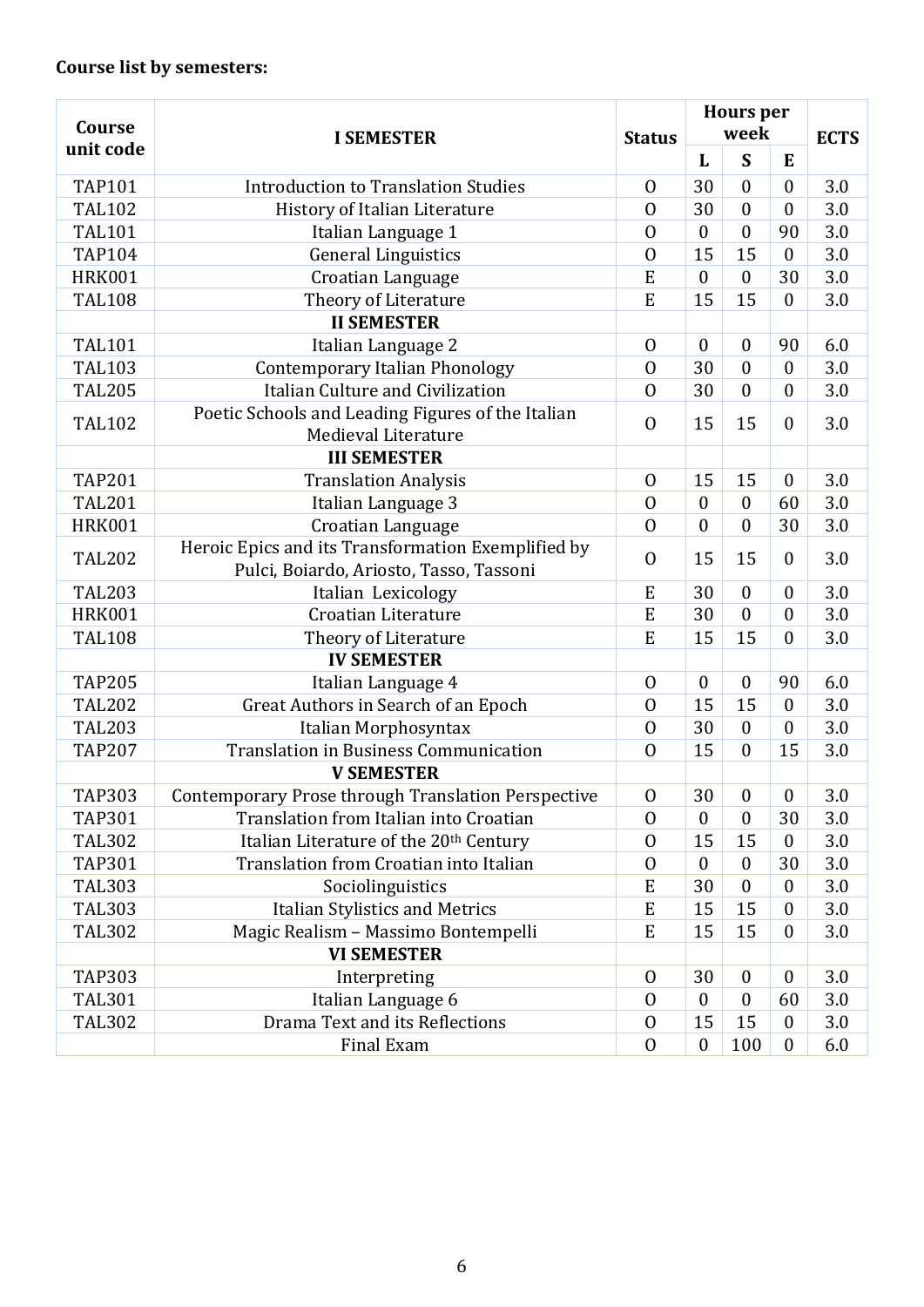### **Single major Master's Degree in Contemporary Italian Philology**

#### **Duration of the study programme:** 4 semesters.

**Admission requirements:** Bachelor's Degree in Italian Language and Literature

**Competences acquired upon finishing the study programme:** the students are equipped with the C1 level Italian language comprehension, speaking and writing skills, according to the Common European Framework of Reference for Languages of the Council of Europe [\(http://europass.cedefop.europa.eu/hr/resources/european](http://europass.cedefop.europa.eu/hr/resources/european-language-levels-cefr)[language-levels-cefr\)](http://europass.cedefop.europa.eu/hr/resources/european-language-levels-cefr). They apply acquired methodical, language-educational and psycho-pedagogical competences in teaching Italian as a foreign language; design, present and critically self evaluate personally-performed teaching unit; create teaching strategies depending on student needs and their multiple intelligences; explain criteria and self-assessment models for students to evaluate their competences and acquired knowledge; explain the principles of second language learning as developmental process; identify and describe the influence of different factors in the process of language acquisition and language learning based upon previous research; identify language problems that teachers and students face in teaching and learning foreign languages and conceive approach and solution to a given language problem; assess the conditions for the application of modern information and communication technologies in teaching; apply literary and scientific knowledge when interpreting literary works; identify, analyse and dissect historical interferences of Italian and Croatian civilization and culture; independently develop final theses; analysis and synthesis competence, general knowledge in the field of expertise, master basic practical skills, and skills in using different program tools in preparing seminars or projects; communication with colleagues and co-workers, ability to critically analyse and self-criticism, ability of teamwork, acceptance for diversity, employment of ethical principles in the profession; employment of knowledge in practical work, develop research skills, ability to work independently, application of knowledge, comprehension and problem solving ability in new or unknown situations connected to the broader (or multidisciplinary) contexts of the study field, planning processes for lifelong personal and professional development, presentation and argumentation of knowledge and opinions in relation to the studied literary or linguistic themes, situations or examples.

**Professional title acquired upon finishing the study programme:** Master's Degree in Italian Philology.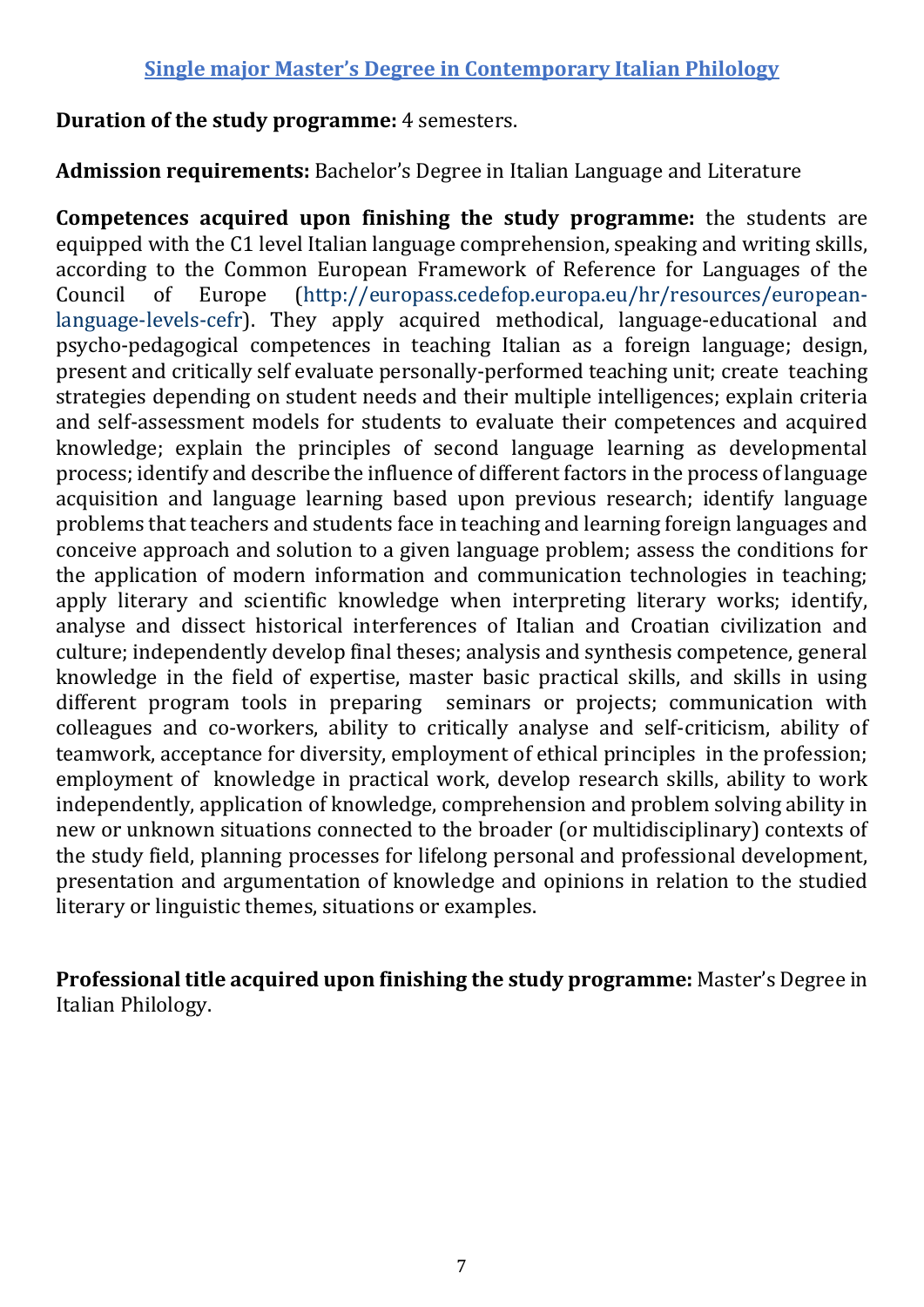| <b>Course</b> | <b>I SEMESTER</b>                                  | <b>Status</b>  | <b>Hours</b> per<br>week |                |                  | <b>ECTS</b> |
|---------------|----------------------------------------------------|----------------|--------------------------|----------------|------------------|-------------|
| unit code     |                                                    |                | L                        | S              | E                |             |
| <b>TAD404</b> | Psycholinguistics                                  | $\overline{0}$ | 30                       | $\overline{0}$ | $\overline{0}$   | 3.0         |
| <b>TAD402</b> | Italian-Language Literature in Dalmatia            | $\overline{0}$ | 15                       | 15             | $\mathbf{0}$     | 3.0         |
| <b>TAD408</b> | Didactics for Foreign Language Instructions 1      | $\overline{0}$ | $\theta$                 | $\theta$       | 60               | 4.0         |
| <b>TAD501</b> | Glottodidactics I                                  | $\overline{0}$ | 30                       | 30             | $\overline{0}$   | 5.0         |
|               | <b>II SEMESTER</b>                                 |                |                          |                |                  |             |
| <b>TAD502</b> | History of Contemporary Italian Literature         | $\overline{0}$ | 15                       | 15             | $\boldsymbol{0}$ | 3.0         |
| <b>TAD403</b> | Italian Language Exercises 1                       | $\overline{0}$ | $\theta$                 | $\theta$       | 60               | 4.0         |
| <b>TAD405</b> | Glottodidactics II                                 | $\overline{0}$ | 30                       | 30             | $\boldsymbol{0}$ | 5.0         |
| <b>TAD407</b> | <b>Contrastive Linguistics</b>                     | E              | 15                       | 15             | $\mathbf{0}$     | 3.0         |
|               | <b>III SEMESTER</b>                                |                |                          |                |                  |             |
| <b>TAD401</b> | Deep Sections of Italian Literature and Methods of | $\overline{0}$ | 15                       | 15             | $\mathbf{0}$     | 3.0         |
|               | Interpretation                                     |                |                          |                |                  |             |
| <b>TAD503</b> | Languages in Contact                               | $\overline{0}$ | 15                       | 15             | $\theta$         | 3.0         |
| <b>TAD403</b> | Italian Language Exercises 2                       | $\overline{0}$ | $\overline{0}$           | $\overline{0}$ | 60               | 5.0         |
| <b>TAD406</b> | <b>Romance Philology</b>                           | $\overline{0}$ | 15                       | 15             | $\theta$         | 3.0         |
| <b>TAD506</b> | Italian Language Teaching Methodology              | $\overline{0}$ | 15                       | $\mathbf{0}$   | 45               | 5.0         |
| <b>TAD409</b> | Italian-Croatian Conference Interpreting           | E              | 10                       | 10             | 10               | 3.0         |
| <b>TAD409</b> | Dialectology                                       | E              | 15                       | 15             | $\theta$         | 3.0         |
|               | <b>IV SEMESTER</b>                                 |                |                          |                |                  |             |
| <b>TAD403</b> | Didactics for Foreign Language Instructions 2      | $\mathbf{0}$   | $\theta$                 | $\mathbf{0}$   | 30               | 2.0         |
| <b>TAD506</b> | <b>Students Teaching Practicum</b>                 | $\overline{0}$ | $\mathbf{0}$             | $\overline{0}$ | 45               | 3.0         |
|               | M.A. Thesis                                        | $\overline{0}$ | $\boldsymbol{0}$         | 500            | $\boldsymbol{0}$ | 25.0        |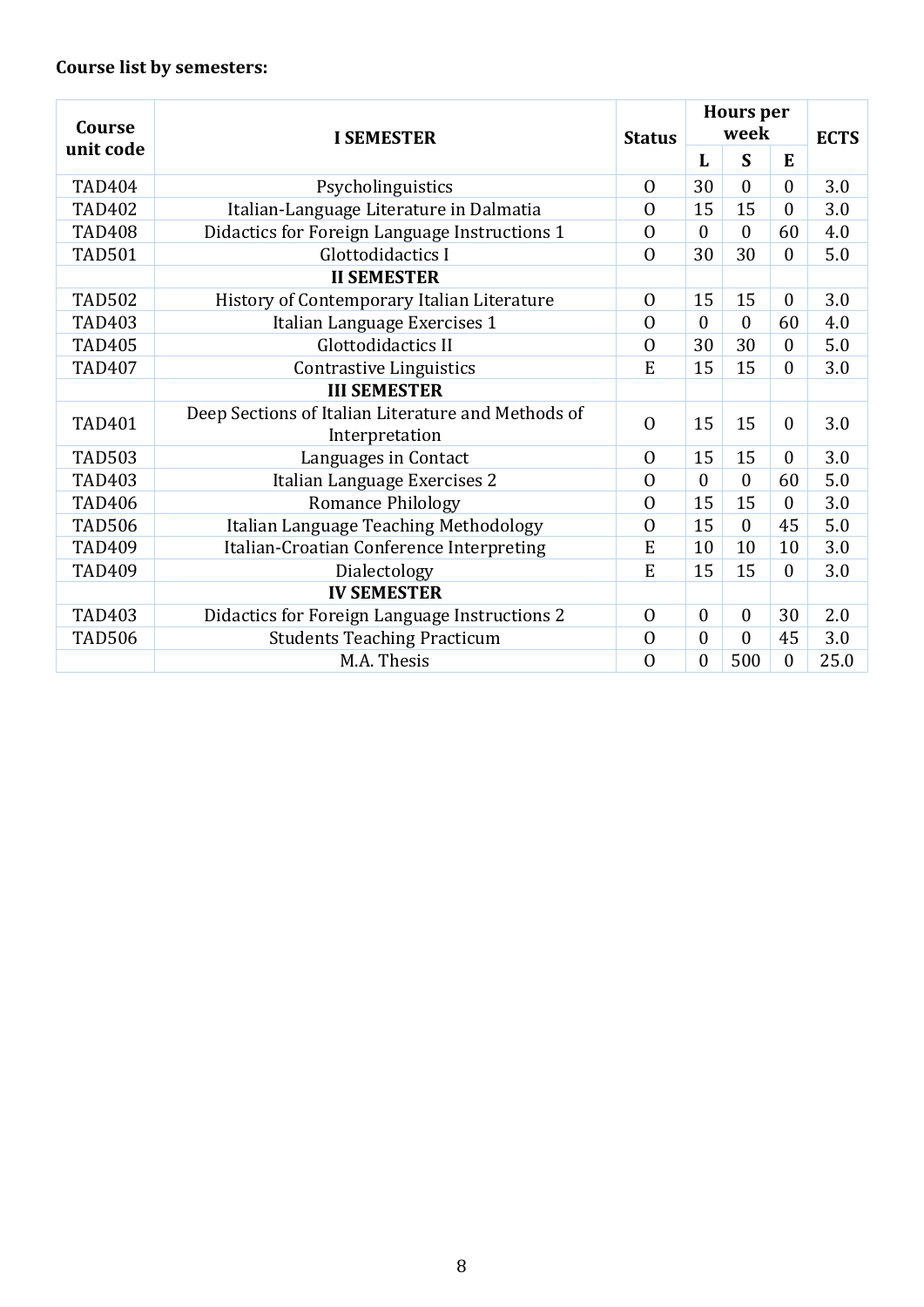## **Double major Master's Degree in Contemporary Italian Philology**

#### **Duration of the study programme:** 4 semesters.

**Admission requirements:** Bachelor's Degree in Italian Language and Literature

**Competences acquired upon finishing the study programme:** the students are equipped with the C1 level Italian language comprehension, speaking and writing skills, according to the Common European Framework of Reference for Languages of the Council of Europe [\(http://europass.cedefop.europa.eu/hr/resources/european](http://europass.cedefop.europa.eu/hr/resources/european-language-levels-cefr)[language-levels-cefr\)](http://europass.cedefop.europa.eu/hr/resources/european-language-levels-cefr). They apply acquired methodical, language-educational and psycho-pedagogical competences in teaching Italian as a foreign language; design, present and critically self evaluate personally-performed teaching unit; create teaching strategies depending on students needs and their multiple intelligences; explain criteria and self-assessment models for students to evaluate their competences and acquired knowledge; explain the principles of second language learning as developmental process; identify and describe the influence of different factors in the process of language acquisition and language learning based upon previous research; identify language problems that teachers and students face in teaching and learning foreign languages and conceive approach and solution to a given language problem; assess the conditions for the application of modern information and communication technologies in teaching; apply literary and scientific knowledge when interpreting literary works; identify, analyse and dissect historical interferences of Italian and Croatian civilization and culture; independently develop final theses; analysis and synthesis competence, general knowledge in the field of expertise, master basic practical skills, and skills in using different program tools in preparing seminars or projects; communication with colleagues and co-workers, ability to critically analyse and self-criticism, ability of teamwork, acceptance for diversity, employment of ethical principles in the profession; employment of knowledge in practical work, develop research skills, ability to work independently, application of knowledge, comprehension and problem solving ability in new or unknown situations connected to the broader (or multidisciplinary) contexts of the study field, planning processes for lifelong personal and professional development, presentation and argumentation of knowledge and opinions in relation to the studied literary or linguistic themes, situations or examples.

**Professional title acquired upon finishing the study programme:** Master's Degree in Italian Philology.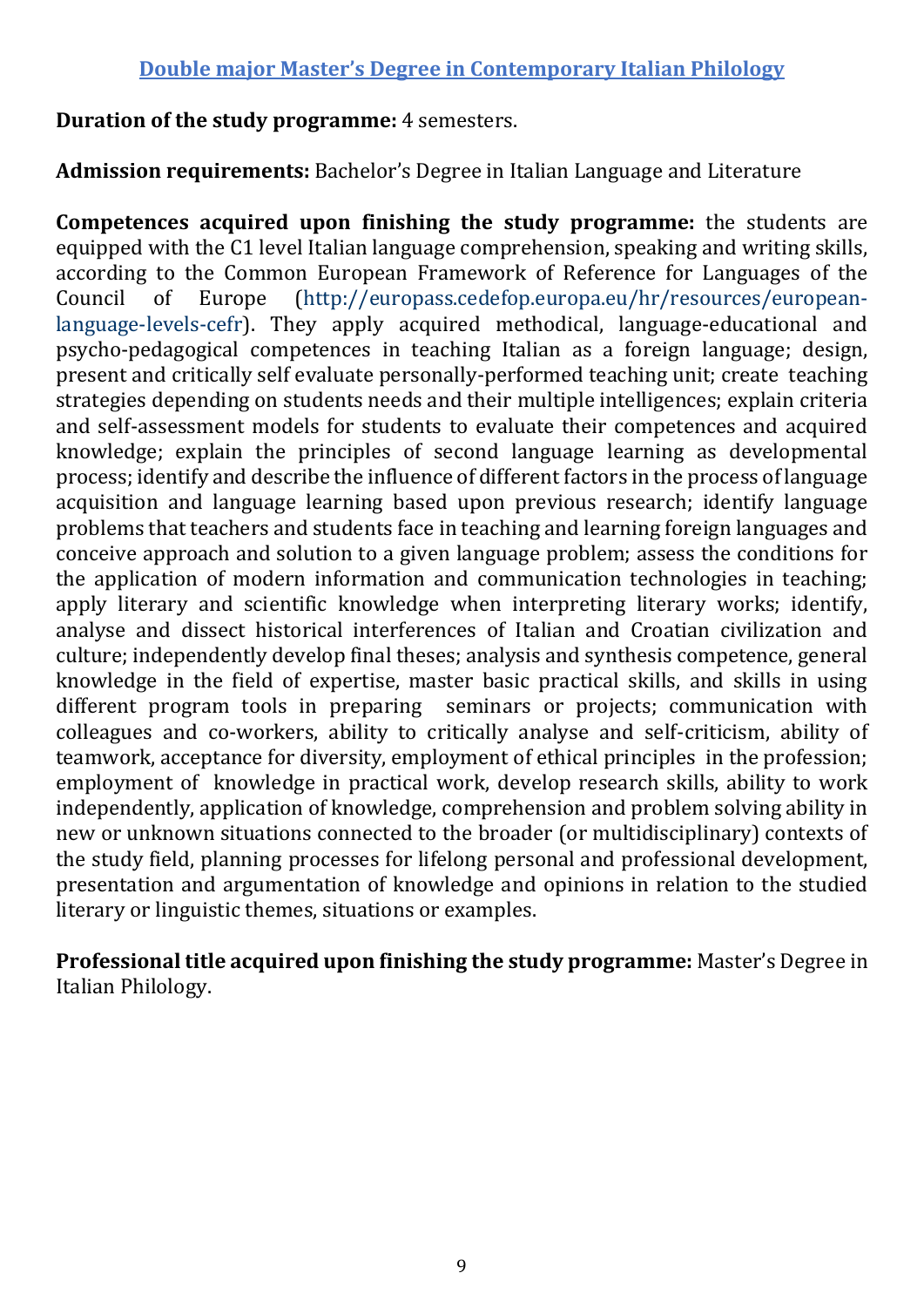## **Course list by semesters:**

| Course        | <b>I SEMESTER</b>                                                | <b>Status</b>  | <b>Hours</b><br>per week |                |                  | <b>ECTS</b> |
|---------------|------------------------------------------------------------------|----------------|--------------------------|----------------|------------------|-------------|
| unit code     |                                                                  |                | L                        | S              | E                |             |
| <b>TAD404</b> | Psycholinguistics                                                | $\mathbf{0}$   | 30                       | $\theta$       | $\mathbf{0}$     | 3.0         |
| <b>TAD402</b> | Italian-Language Literature in Dalmatia                          | $\overline{0}$ | 15                       | 15             | $\theta$         | 3.0         |
|               | Methodology of Foreign Language Instructions 1                   | $\overline{0}$ | $\boldsymbol{0}$         | $\overline{0}$ | 30               | 2.0         |
|               | <b>II SEMESTER</b>                                               |                |                          |                |                  |             |
| <b>TAD502</b> | History of Contemporary Italian Literature                       | $\overline{0}$ | 15                       | 15             | $\theta$         | 3.0         |
|               | Methodology of Foreign Language Instructions 2                   | $\Omega$       | $\boldsymbol{0}$         | $\mathbf{0}$   | 30               | 2.0         |
| <b>TAL406</b> | <b>Romance Philology</b>                                         | E              | 15                       | 15             | $\theta$         | 3.0         |
| <b>TAD407</b> | <b>Contrastive Linguistics</b>                                   | E              | 15                       | 15             | $\mathbf{0}$     | 3.0         |
| <b>TAD409</b> | Dialectology                                                     | E              | 15                       | 15             | $\theta$         | 3.0         |
| <b>TAD410</b> | Postmodern Italian Literature                                    | E              | 15                       | 15             | $\theta$         | 3.0         |
|               | <b>III SEMESTER</b>                                              |                |                          |                |                  |             |
| <b>TAD501</b> | Glottodidactics                                                  | $\Omega$       | 30                       | 30             | $\mathbf{0}$     | 5.0         |
| <b>TAD401</b> | Deep Sections of Italian Literature and Interpretation<br>Models | $\Omega$       | 15                       | 15             | $\theta$         | 3.0         |
| <b>TAD506</b> | Italian Language Teaching Training Models                        | $\overline{0}$ | 15                       | $\mathbf{0}$   | 45               | 5.0         |
| <b>TAD503</b> | Languages in Contact                                             | E              | 15                       | 15             | $\theta$         | 3.0         |
| <b>TAD406</b> | <b>Romance Philology</b>                                         | E              | 15                       | 15             | $\theta$         | 3.0         |
| <b>TAD409</b> | Dialectology                                                     | E              | 15                       | 15             | $\theta$         | 3.0         |
|               | <b>IV SEMESTER</b>                                               |                |                          |                |                  |             |
|               | M.A. Thesis                                                      | $\overline{0}$ | $\boldsymbol{0}$         | 250            | $\boldsymbol{0}$ | 15.0        |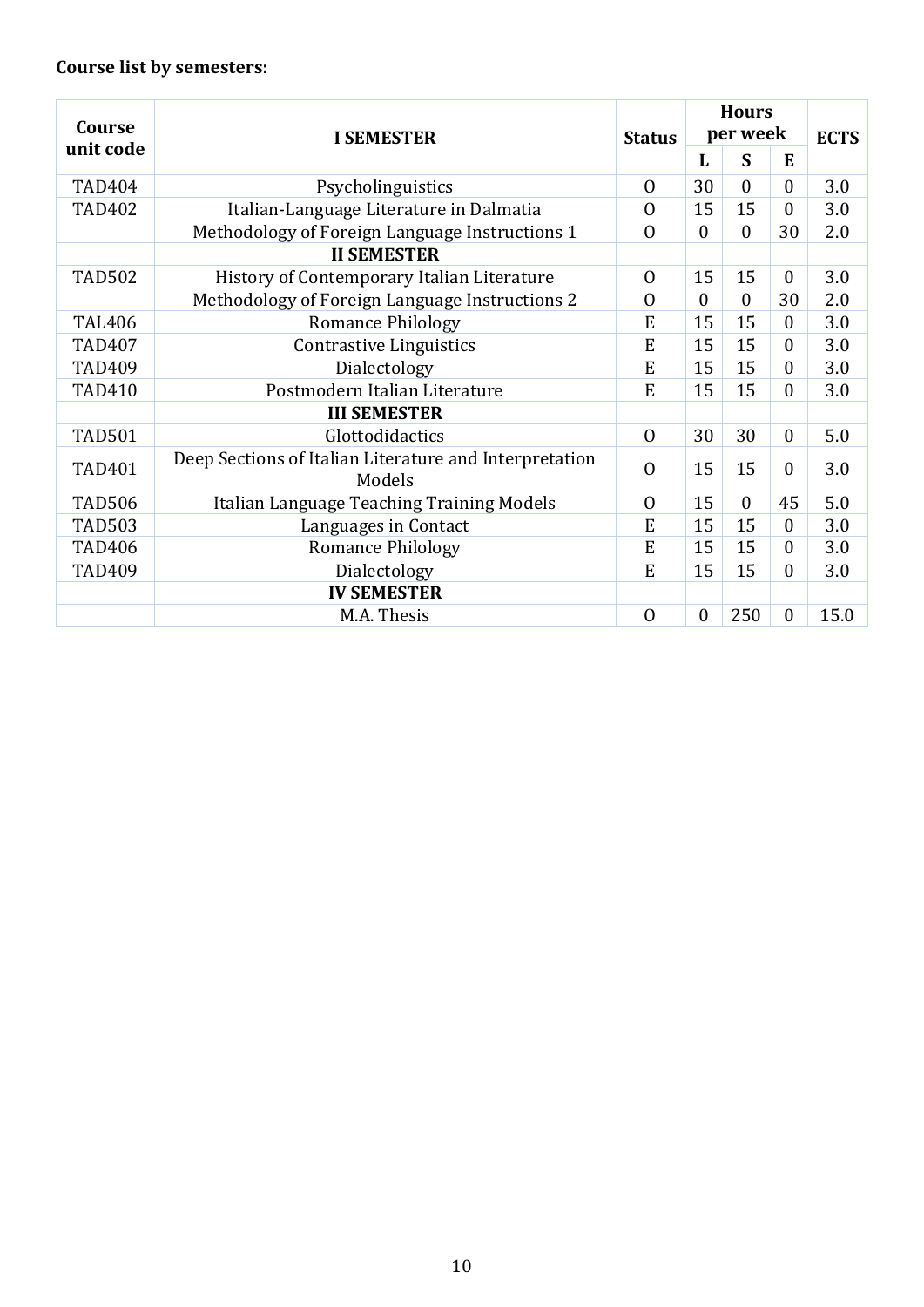## **Duration of the study programme:** 4 semesters.

**Admission requirements:** Bachelor's Degree in Italian Language and Literature

**Competences acquired upon finishing the study programme:** the students are equipped with understanding, speaking and writing skills in Italian and Croatian Language at C1, respectively C2 level of the Common European Framework of Reference for Languages of the Council of Europe (http://europass.cedefop.europa.eu/hr/resources/europeanlanguage-levels-cefr). They are acquainted with contemporary theoretical approaches to translation and capable of discussing them. They are able to apply appropriate translation methods to address translation issues; to translate newspaper articles, business correspondence and professional texts from Italian into Croatian and from Croatian into Italian, to apply the principles of intercultural communication in the translation process acknowledging socio-cultural diversity. The students are familiar with the basic concepts and principles of terminology and able to terminographically process specialized texts; to differentiate among texts according to characteristics of genre and subject matter; to apply adequate stylistic features in translation; to autonomously use thesauri, electronic dictionaries, terminological and data-bases, and other translation tools. The students are trained in the bases of text processing and computer-assisted translation. They are able to evaluate the quality of translations; to apply the methodology of scientific research within their chosen field. Elective courses offer the possibility for students to also gain some experience in the consecutive and/or literary translation from Italian into Croatian. Owing to the mastery of relevant features of Italian literature, culture and civilization, the students can engage in independent research within the areas of linguistics and literature, particularly concerning topics involving Italian-Croatian cultural relations.

**Professional title acquired upon finishing the study programme:** Master's Degree in Italian Philology.